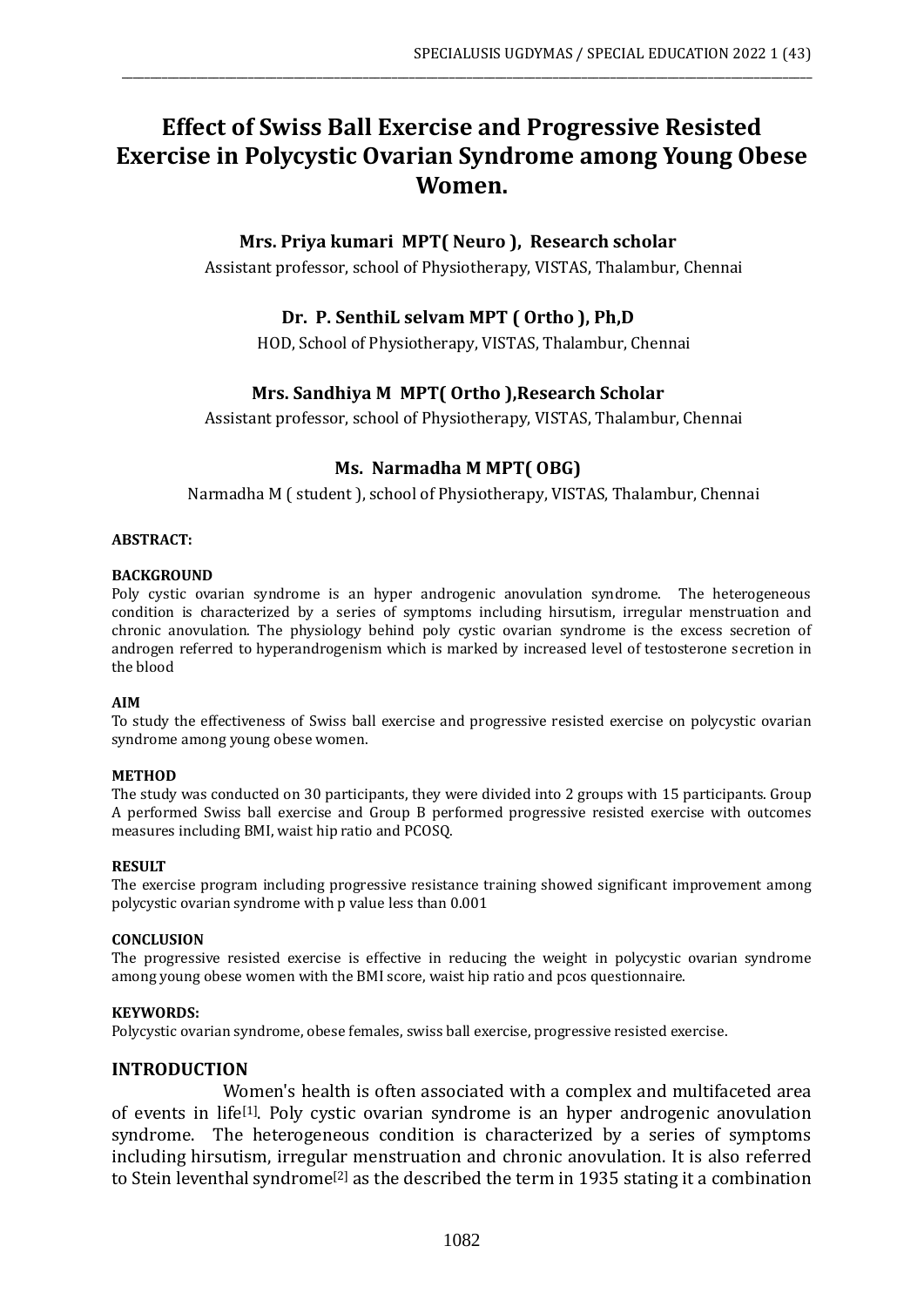of oligomenorrhoea and poly cystic ovaries[3] . Poly cystic ovarian syndrome is an endocrinopathy that affects the women of reproductive age<sup>[4]</sup>. The condition is presented with an average of 10 small cysts with a diameter ranging from 2 to 9mm, that can be developed in one or both the ovaries or can be estimated with an ovarian volume exceeding 10ml[2]. The physiology behind poly cystic ovarian syndrome is the excess secretion of androgen referred to hyperandrogenism which is marked by increased level of testosterone secretion in the blood<sup>[2]</sup>. Women who are insulin resistant have difficulty in lowering blood sugar level which contributes to the increase of testosterone[5]. Excessive production of androgen leads to the development of primordial follicle at the early gonadotropin stage. The gonadotropin releasing hormone from the hypothalamus leads to the release of gonadotropin hormone in the pituitary gland. The luteinizing hormone acts on the luteinizing hormone receptor, thereby releasing the androgen in ovarian theca cells. The follicle stimulating hormone acts on the follicle stimulating hormone receptor to convert the androgen to estrogen leading to the follicle growth. Due to the dysregulation in the neuroendocrinal system, there is marked increase in luteinizing hormone than follicle stimulating hormone. Excess luteinizing hormone production causes disruption in the luteinizing hormone surge for releasing egg and also trigger the production of testosterone. Reduced follicle stimulating hormone production causes poor egg development leading to fertility problems[2] .

\_\_\_\_\_\_\_\_\_\_\_\_\_\_\_\_\_\_\_\_\_\_\_\_\_\_\_\_\_\_\_\_\_\_\_\_\_\_\_\_\_\_\_\_\_\_\_\_\_\_\_\_\_\_\_\_\_\_\_\_\_\_\_\_\_\_\_\_\_\_\_\_\_\_\_\_\_\_\_\_\_\_\_\_\_\_\_\_\_\_\_\_\_\_\_\_\_\_\_\_\_\_\_\_\_\_\_\_\_\_\_\_\_\_\_\_\_\_\_\_

According to National institute of health(NIH), about 4 to 10% of women who are affected with poly cystic ovarian syndrome. Women with poly cystic ovarian syndrome accounts for 85% of hyperinsulinemia, 95% obesity and 65% lean body mass. According to the Rotterdam diagnostic criteria, the rate of affected individuals were a minimum of 3%[2] . By World Health Organization(WHO), over 116 million women(34%) were affected with the condition. The prevalence rate is about 7 to 14% of reproductive women<sup>[6]</sup>. The rate of the disease is increased by  $18\frac{1}{17.8}+2.8\%$  when diagnosed with Rotterdam criteria[4]. 5 million young women are affected in united states of America with a lifelong condition. Poly cystic ovarian syndrome had an impact on racial factors with a prevalence of 9.13%<sup>[3]</sup>. Poly cystic ovarian syndrome is characterized by ovarian steroidogenesis, insulin signalling and excessive oxidative stress with environmental or genetic factors[2] .

# Hyperandrogenism:

 Puberty is a sequence of physiological hyperandrogenism. During menarche, the level of testosterone is raised and reaches maximum level[2]. Hyperandrogenism accounts for 60 to 80% of poly cystic ovarian cases[3]. Due to the biochemical raise of the androgen, there is increased rise in the production of ovarian androgen. Other cause of increased androgen is increased luteinizing hormone and elevated level of insulin in the blood. The clinical presentation of hyperandrogenism are hirsutism, acne and male pattern hair growth or alopecia. Hirsutism is a male type terminal hair growth which accounts for 60%, mainly caused due to race and degree of obesity. Acne contributes to 1/3rd symptom of poly cystic ovarian syndrome. The male pattern alopecia is less common and related to familial predisposition[4] . Insulin resistance:

 Insulin resistance plays a key role in increasing the risk of metabolic disturbance in poly cystic ovarian syndrome. The physiology is, the level of insulin is raised along with the level of luteinizing hormone which arrest the growth of follicles leading to anovulation. Hyperinsulinemia also causes gonadotropin releasing hormone

#### 1083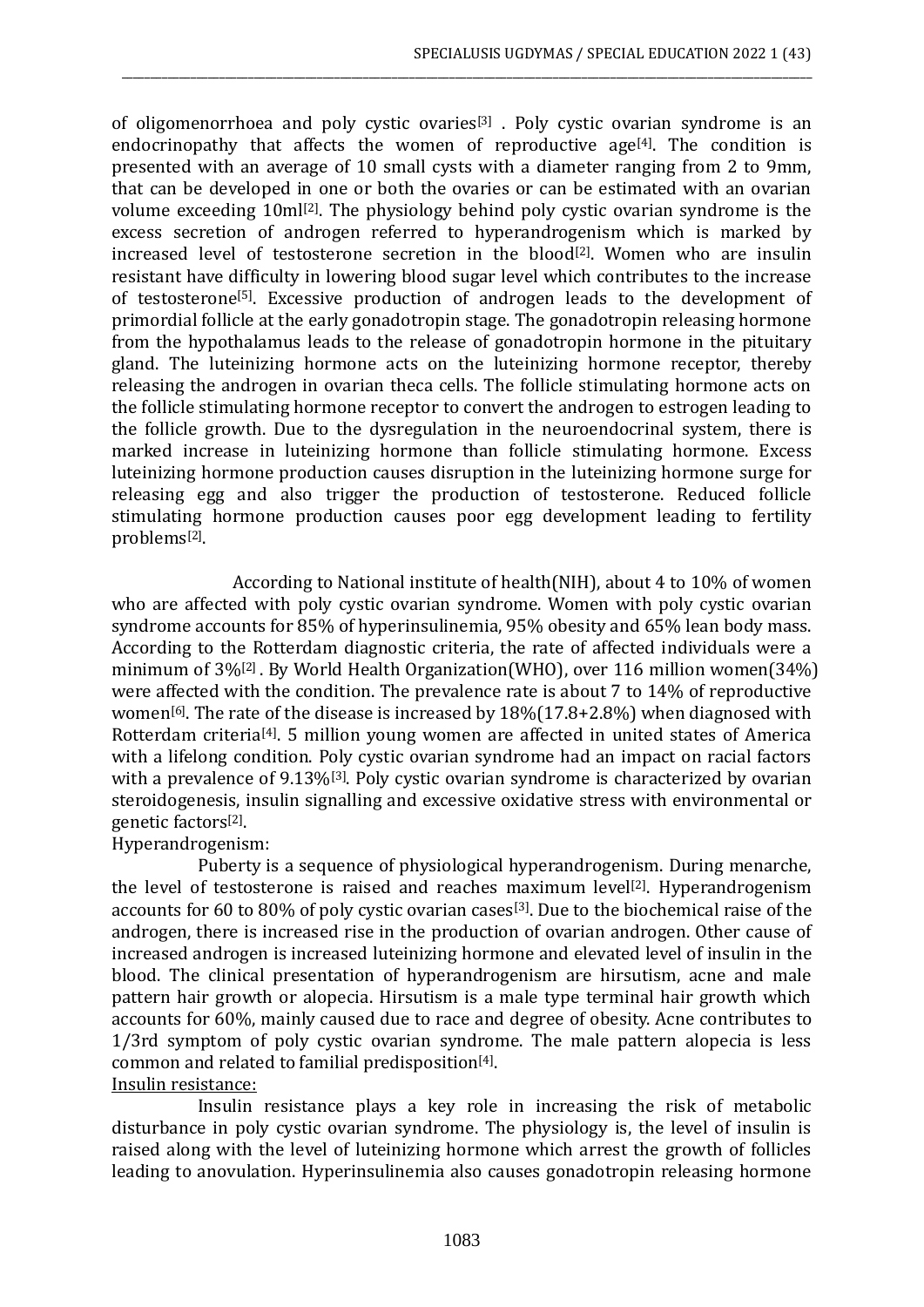pulse secretion to alter, thereby suppressing the sex hormone binding globulin leading to elevated androgen production in the body<sup>[2]</sup>.

\_\_\_\_\_\_\_\_\_\_\_\_\_\_\_\_\_\_\_\_\_\_\_\_\_\_\_\_\_\_\_\_\_\_\_\_\_\_\_\_\_\_\_\_\_\_\_\_\_\_\_\_\_\_\_\_\_\_\_\_\_\_\_\_\_\_\_\_\_\_\_\_\_\_\_\_\_\_\_\_\_\_\_\_\_\_\_\_\_\_\_\_\_\_\_\_\_\_\_\_\_\_\_\_\_\_\_\_\_\_\_\_\_\_\_\_\_\_\_\_

Ovarian dysfunction:

 Ovarian dysfunction is associated with chronic oligo ovulation or anovulation. Patient with poly cystic ovaries may have ovarian dysfunction along with oligomenorrhoea or amenorrhoea. 80 to 90% were diagnosed with oligomenorrhoea and 40% amenorrhoea with hypothalamic dysfunction. This oligomenorrhoea usually develops in adolescents and later leads to weight gain<sup>[3]</sup>. Menstrual irregularity:

Due to the declined maturation of hypothalamic hypopituitary ovarian axis, adolescents and young women undergo physiological menstrual irregularity such as oligomenorrhoea which is mainly seen in the first 2 years of menarche<sup>[2]</sup>. Obesity:

 The risk of developing obesity varies between 61 to 76%. The main reason behind obesity depend on the genetic or environmental factors and lifestyle. Childhood obesity is one of the main cause for poly cystic ovarian syndrome. Obese children are more likely to develop insulin resistance and metabolic syndrome. Some studies suggests, due to the increased production of androgen, there is increased distribution of visceral and subcutaneous fat. The condition is associated with atherogenic lipid profile characterized by low density lipoprotein, triglycerides and cholesterol. Due to this, they tend to develop atherosclerosis, arterial stiffness and altered vascular endothelium<sup>[2]</sup>.

 Rotterdam criteria is important as the poly cystic ovarian syndrome is a spectrum of disease. There are four main classifications:

- ⚫ Frank or classic poly cystic ovary( hyperandrogenism, chronic anovulation and poly cystic ovary)
- ⚫ Classic non poly cystic ovary( hyperandrogenism, chronic anovulation and normal ovary)
- ⚫ Non classic ovulatory poly cystic ovary( regular menstrual cycle, hyperandrogenism and poly cystic ovary)
- ⚫ Non classic mild or normo androgenic poly cystic ovary( chronic anovulation, normal androgen and poly cystic ovary)<sup>[2]</sup>.

 Women with poly cystic ovarian syndrome are presented with certain sequalae including psychological aspects( depression, anxiety and poor self esteem) reproductive aspects( infertility and hirsutism) and metabolic aspects( insulin resistance). These clinical symptoms varies with age, as young women complaints of reproductive and psychological aspects whereas the older women complaints of metabolic problems. There is no investigation to rule out poly cystic ovarian syndrome<sup>[3]</sup>. A proper physical examination, history of the patient and laboratory findings are needed for accurate diagnosis. It is advised to terminate the oral contraceptive medication prior to the luteal phase, a period of one month to provide appropriate diagnosis<sup>[2]</sup>. The diagnosis includes prolactin and thyroid stimulating hormone to exclude the elevated level of testosterone. To assess the androgen level, free androgen index and sex hormone binding globulin tests are done<sup>[3]</sup>.

 Other testing includes BMI, lipid profile test, thyroid screening and 2- h glucose challenge test is necessary to rule out menstrual irregularity. The risk factors of poly cystic ovarian syndrome includes type 2 diabetes mellitus, cardiovascular disease, infertility and cancer. The type 2 diabetes mellitus accounts for 1 in 5 women constituting family history are affected with poly cystic ovaries. Androgen excess population showed more risk of developing cardiovascular diseases. The prevalence of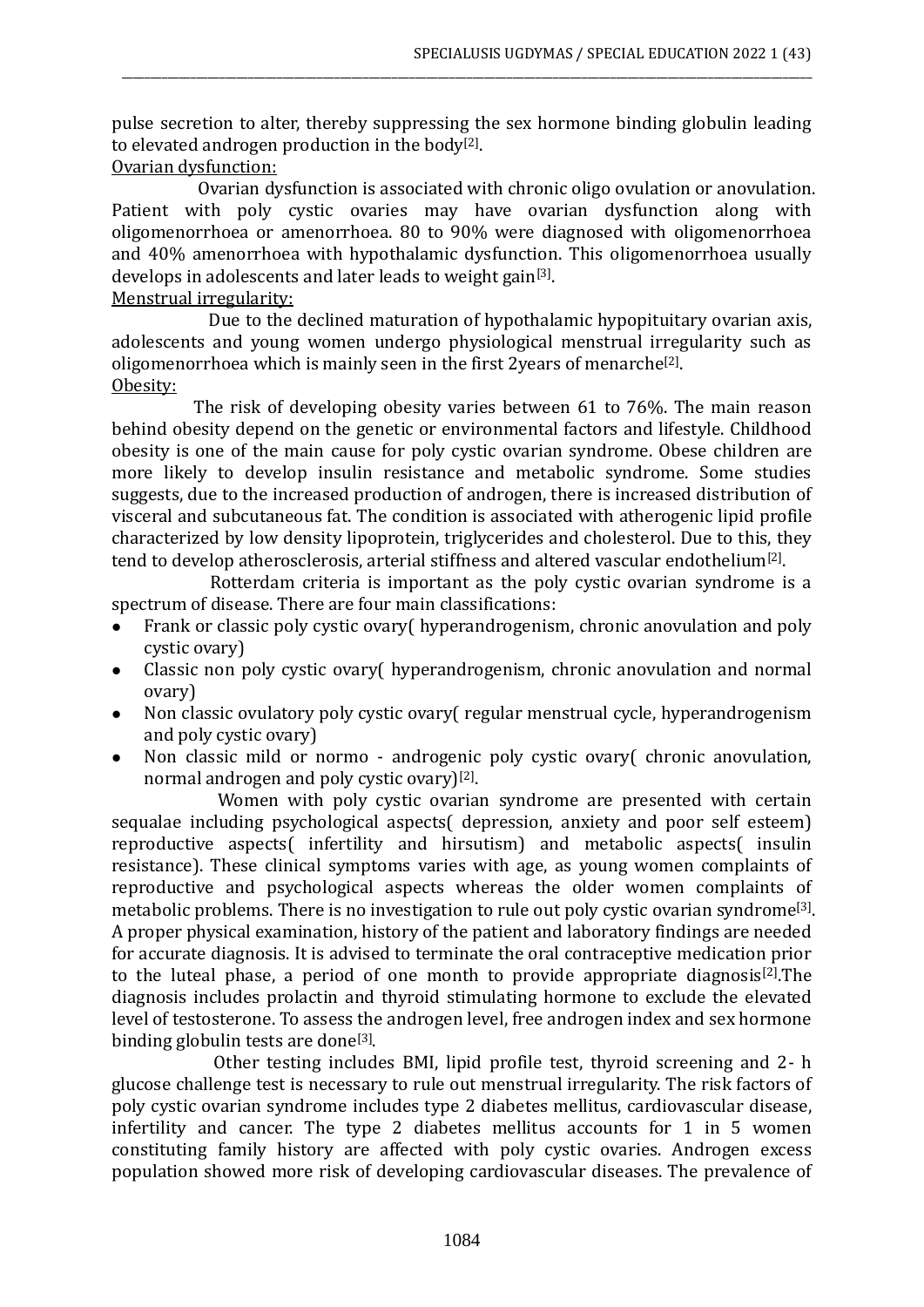poly cystic ovaries has the increased the bio makers including lipoprotein and c reactive protein[2]. Due to the endocrinal and gynaecological abnormality, poly cystic ovarian syndrome has an impact on fertility. Some women who have conceived had increased rate of gestational diabetes and pregnancy induced hypertension along with preeclampsia than the normal individuals. The effect of poly cystic ovaries on embryo leads to risk of delivering 2.5 times small gestational age children. The infants showed higher rate of mortality and morbidity. Anovulation causes the unopposed uterine estrogen exposure leading to hyperplasia causing endometrial cancer<sup>[2]</sup>.

\_\_\_\_\_\_\_\_\_\_\_\_\_\_\_\_\_\_\_\_\_\_\_\_\_\_\_\_\_\_\_\_\_\_\_\_\_\_\_\_\_\_\_\_\_\_\_\_\_\_\_\_\_\_\_\_\_\_\_\_\_\_\_\_\_\_\_\_\_\_\_\_\_\_\_\_\_\_\_\_\_\_\_\_\_\_\_\_\_\_\_\_\_\_\_\_\_\_\_\_\_\_\_\_\_\_\_\_\_\_\_\_\_\_\_\_\_\_\_\_

Poly cystic ovarian syndrome has an negative impact and leads to higher risk of anxiety and depression which can cause suicidal thoughts $[4,5]$ . The impact of poly cystic ovarian syndrome in young women(18 to 25 years) is 3.7% and are associated with increased risk of abnormal waist hip ratio and metabolic syndrome. The lifestyle changes are the most approached treatment plan. Weight reduction up to 5 to 10% also have an improvement in the psychological outcomes and reproductive aspects. A proper structured exercise program along with the diet plan has showed good prognosis<sup>[3]</sup>. Exercises with Swiss ball can be initiated, as it enhances the abdominal tone and musculature. The advantage of using Swiss ball is, it provides instability which contributes to greater activation of balance and core muscles. It also aids in the activation of global and local muscles, thereby improving muscle contraction and stimulation<sup>[6]</sup>. The progressive resisted exercise has an effect on improving skeletal muscle mass and quality of life<sup>[7]</sup>.

 Hence, this study is to investigate whether the Swiss ball exercise and progressive resisted exercise is effective in reducing weight thereby improving the quality of the young women with poly cystic ovarian syndrome.

# **AIM OF THE STUDY**

To study the effectiveness of Swiss ball exercise and progressive resisted exercise on polycystic ovarian syndrome among young obese women.

### **OBJECTIVE OF THE STUDY**

- ❖ To evaluate the effect of Swiss ball exercise on poly cystic ovarian syndrome management among young obese women.
- ❖ To determine the efficacy of progressive resisted exercise on poly cystic ovarian syndrome management among young obese women.

#### **NEED OF THE STUDY**

Many studies were conducted to find out the effectiveness of progressive resisted exercise on poly cystic ovarian syndrome. There were several studies done on Swiss ball exercise and aerobic exercise with diet modification. Hence, this study was focused on the effectiveness of Swiss ball exercise and progressive resisted exercise on poly cystic ovarian syndrome among young women.

# **BACKGROUND OF THE STUDY**

The exercises done with Swiss ball along with aerobic exercise training is more effective in poly cystic ovarian syndrome by reducing body weight, abdominal fat and menstrual irregularity**( Dr. Jayabalan et al, 2021**). The progressive resisted exercise with aerobic training and diet modification showed significant improvement in BMI, PCOSQ and hormonal levels**( Dr. Veena krithika et al 2019)**. Hence, this study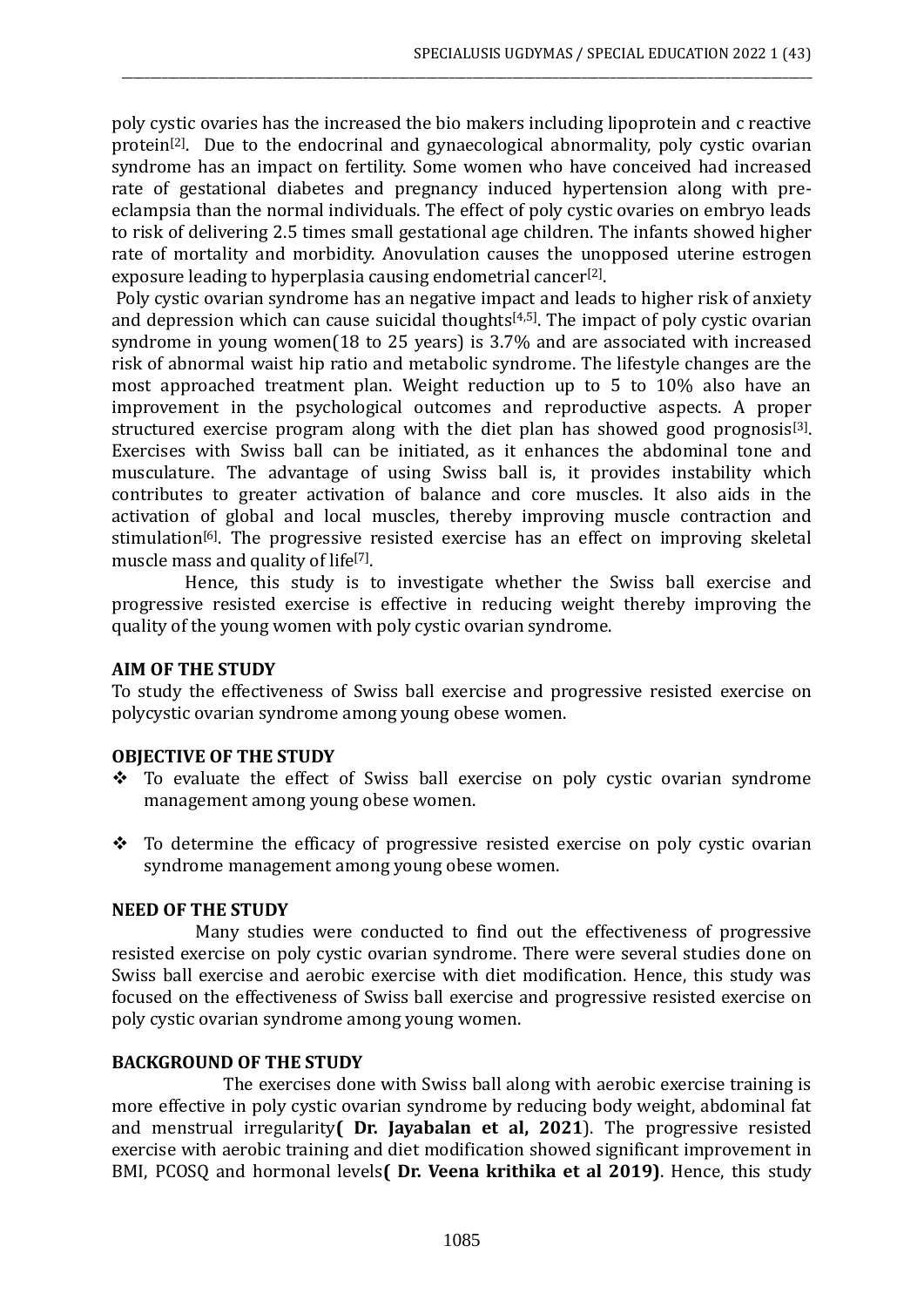was done on young obese women with poly cystic ovarian syndrome by training them with Swiss ball exercise and progressive resisted exercise training.

\_\_\_\_\_\_\_\_\_\_\_\_\_\_\_\_\_\_\_\_\_\_\_\_\_\_\_\_\_\_\_\_\_\_\_\_\_\_\_\_\_\_\_\_\_\_\_\_\_\_\_\_\_\_\_\_\_\_\_\_\_\_\_\_\_\_\_\_\_\_\_\_\_\_\_\_\_\_\_\_\_\_\_\_\_\_\_\_\_\_\_\_\_\_\_\_\_\_\_\_\_\_\_\_\_\_\_\_\_\_\_\_\_\_\_\_\_\_\_\_

# **METHODOLOGY:**

The study was a Quasi experimental study with Convenient sampling of 30 young obese females. The exercise were carried out for 12 Weeks at Apple physiotherapy clinic. Age ranging from 20 to 25 years with a BMI of 25 to 35 kg/m<sup>2</sup> were included.

Females with thyroid diseases, other neurological or orthopaedic illness, Recent abdominal surgeries, any systemic illness( hypertension) were excluded. The outcome measures used were BMI, waist hip ratio and SF 26 PCOS questionnaire. The materials used in the study were Swiss ball. Inch tape to measure the waist and hip circumference.

### **PROCEDURE**

The study was conducted on 30 participants, they were divided into 2 groups with 15 participants in each group under the inclusion criteria. The consent from each participants taken and a thorough assessment is carried out prior to the study. Group A performed Swiss ball exercise and Group B performed progressive resisted exercise. The pre test and post test were taken with outcomes such as BMI, waist hip ratio and PCOSQ.

### **Group A( Swiss ball exercise)**

### **Warm up(10 minutes)**

- ⚫ Breathing exercise(diaphragmattic breathing)
- ⚫ Stretching( Pectoralis, biceps, triceps, quadriceps, hamstring
- and calf muscles)

# **Aerobic exercise**

- ⚫ Jumping jacks
- Wall sit
- Step up onto the chair
- Squats
- ⚫ High knees
- **Lunges**

The exercises were performed for 8 to 12 repetitions, 3 sets, 20 minutes 6 days per week.

#### **Swiss ball exercise**

- ⚫ Abdominal curl up
- ⚫ Abdominal oblique curl up
- ⚫ Knee tuck
- ⚫ Back extension
- ⚫ Front plank
- ⚫ Side plank

The exercises were performed for 8 to 12 repetition, 3 sets, 20 minutes for 6 days per week.

# **Cool down( 10 minutes)**

- ⚫ Breathing exercise
- ⚫ Ankle toe movement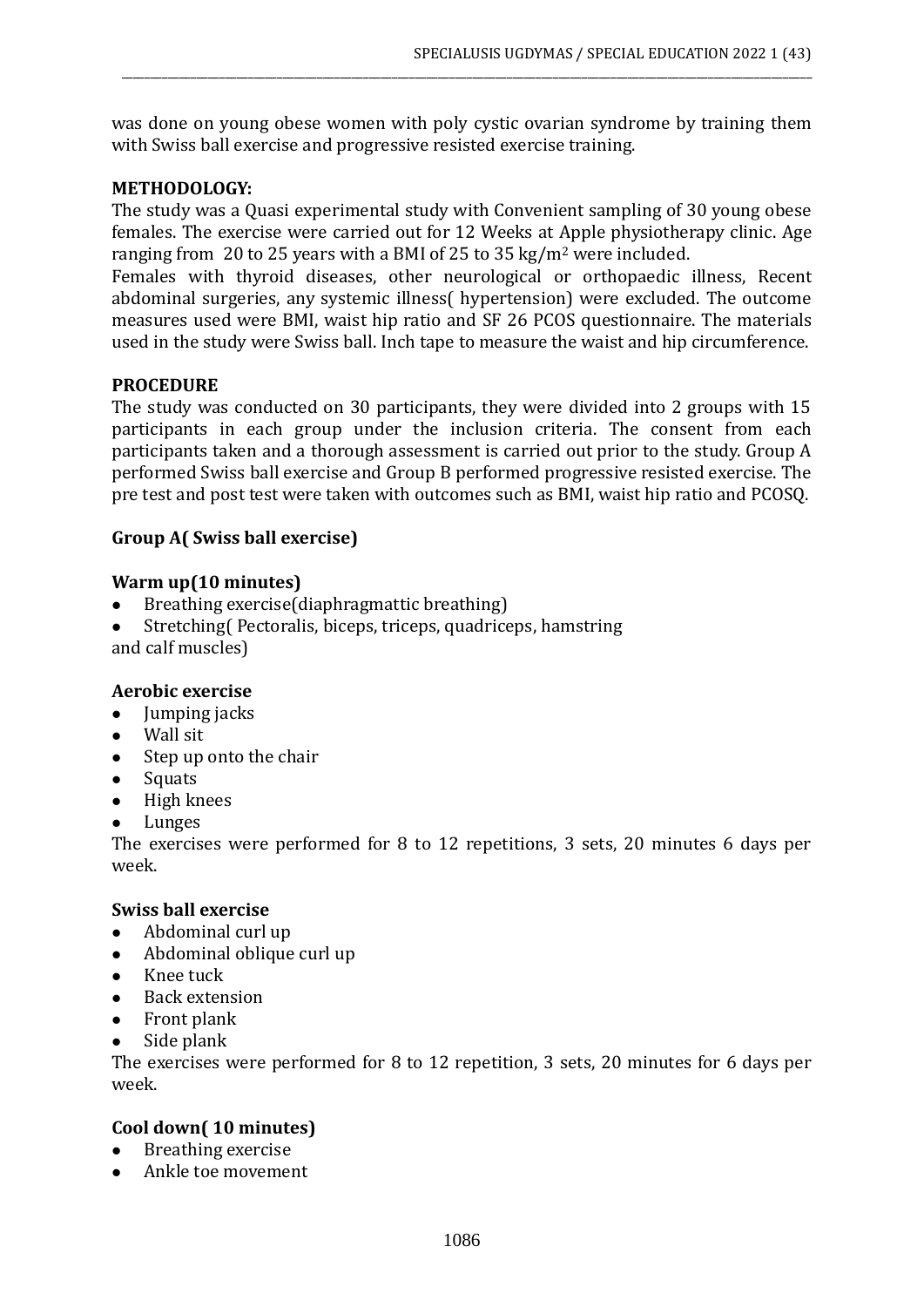The Swiss ball exercises were performed for a total of 60 minutes, 6 days per week for a period of 12 weeks.

\_\_\_\_\_\_\_\_\_\_\_\_\_\_\_\_\_\_\_\_\_\_\_\_\_\_\_\_\_\_\_\_\_\_\_\_\_\_\_\_\_\_\_\_\_\_\_\_\_\_\_\_\_\_\_\_\_\_\_\_\_\_\_\_\_\_\_\_\_\_\_\_\_\_\_\_\_\_\_\_\_\_\_\_\_\_\_\_\_\_\_\_\_\_\_\_\_\_\_\_\_\_\_\_\_\_\_\_\_\_\_\_\_\_\_\_\_\_\_\_

# **Group B( Progressive resisted exercise) Warm up(10 minutes)**

- ⚫ Breathing exercise(diaphragmatic breathing)
- ⚫ Stretching( Pectoralis, biceps, triceps, quadriceps, hamstring and calf muscles)

### **Aerobic exercise**

● Brisk walking in treadmill

The exercise were performed for 30 minutes for 5 days in a week.

### **Progressive resisted exercise**

- ⚫ Lateral pull down
- ⚫ Leg curls
- Seated row
- ⚫ Calf raise
- ⚫ Chest press
- Split squats
- Shoulder press
- Biceps curl
- ⚫ Triceps extension
- ⚫ Abdominal curl up

The progressive resisted exercise were performed for 8 to 12 repetitions, 3 sets, 20 minutes for 2 days in a week. In non progressive resisted exercise days, calisthenic exercises were performed.

#### **Calisthenic exercise**

- ⚫ Side leg raise
- ⚫ Push up with knees
- Oblique curl up
- ⚫ Wall squats
- ⚫ Bird dog exercise
- ⚫ Abdominal hallowing
- ⚫ Clamshell or lying external rotation

The exercises were performed for 10 repetition, 3 sets, 20 minutes, 4 days per week.

#### **Cool down(10 minutes)**

- ⚫ Breathing exercise
- ⚫ Ankle toe movement

The progressive exercise are performed for 2days a week and calisthenic exercise are performed in remaining 4 days of the week, 60 minutes for a period of 12 weeks.

#### **Data analysis:**

The data which are collected through the outcome measures are analysed and tabulated using the statistical package of social science( SPSS). Paired t test is carried out to evaluate the statistical difference between the groups.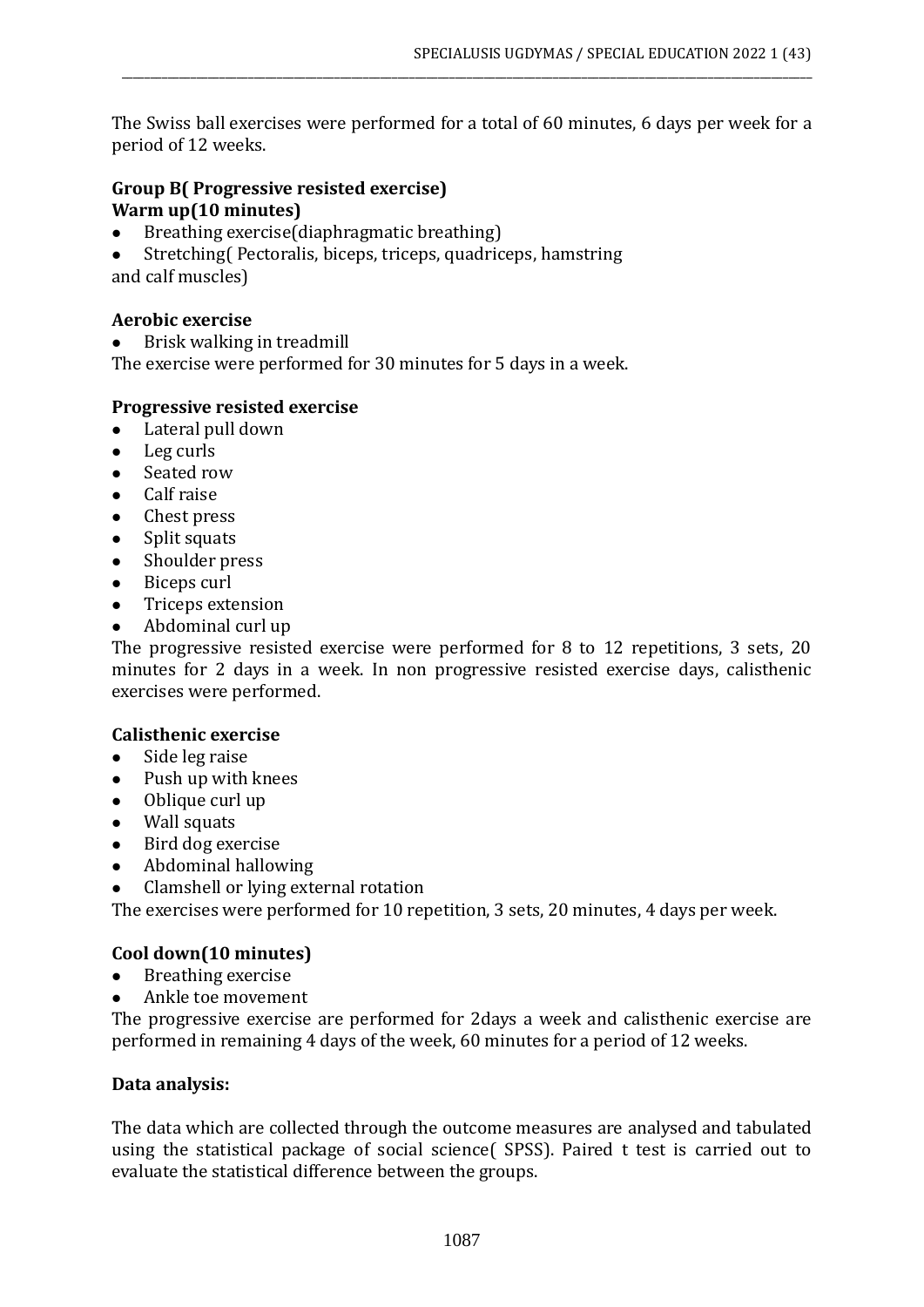|            | Pre test |      | Post test |      |          |     |              |
|------------|----------|------|-----------|------|----------|-----|--------------|
| BMI        | Mean     | S.D  | Mean      | S.D  | t - test | df  | Significance |
| Group<br>A | 28.82    | 2.37 | 27.94     | 2.49 | 13.446   | -14 | 0.00         |
| Group<br>B | 25.09    | 2.72 | 24.84     | 2.41 | 16.956   | 14  | 0.00         |

Table 1: Comparison of the pre and post test values of BMI between group A and group B.

\_\_\_\_\_\_\_\_\_\_\_\_\_\_\_\_\_\_\_\_\_\_\_\_\_\_\_\_\_\_\_\_\_\_\_\_\_\_\_\_\_\_\_\_\_\_\_\_\_\_\_\_\_\_\_\_\_\_\_\_\_\_\_\_\_\_\_\_\_\_\_\_\_\_\_\_\_\_\_\_\_\_\_\_\_\_\_\_\_\_\_\_\_\_\_\_\_\_\_\_\_\_\_\_\_\_\_\_\_\_\_\_\_\_\_\_\_\_\_\_

Graphical representation of the pre and post test values of BMI between group A and group B.



Table 2: Comparison of the pre and post test values of waist hip ratio between group A and group B.

| Waist     | Pre test |       | Post test |       |          |    |              |
|-----------|----------|-------|-----------|-------|----------|----|--------------|
| hip ratio |          |       |           |       | t - test | df | significance |
|           | Mean     | S.D   | Mean      | S.D   |          |    |              |
|           |          |       |           |       |          |    |              |
| Group A   | 0.912    | 0.55  | 0.805     | 0.063 | 13.196   | 14 | 0.00         |
|           |          |       |           |       |          |    |              |
| Group B   | 0.913    | 0.043 | 0.766     | 0.062 | 10.004   | 14 | 0.00         |
|           |          |       |           |       |          |    |              |

Graphical representation of the pre and post test values of waist hip ratio between group A and group B.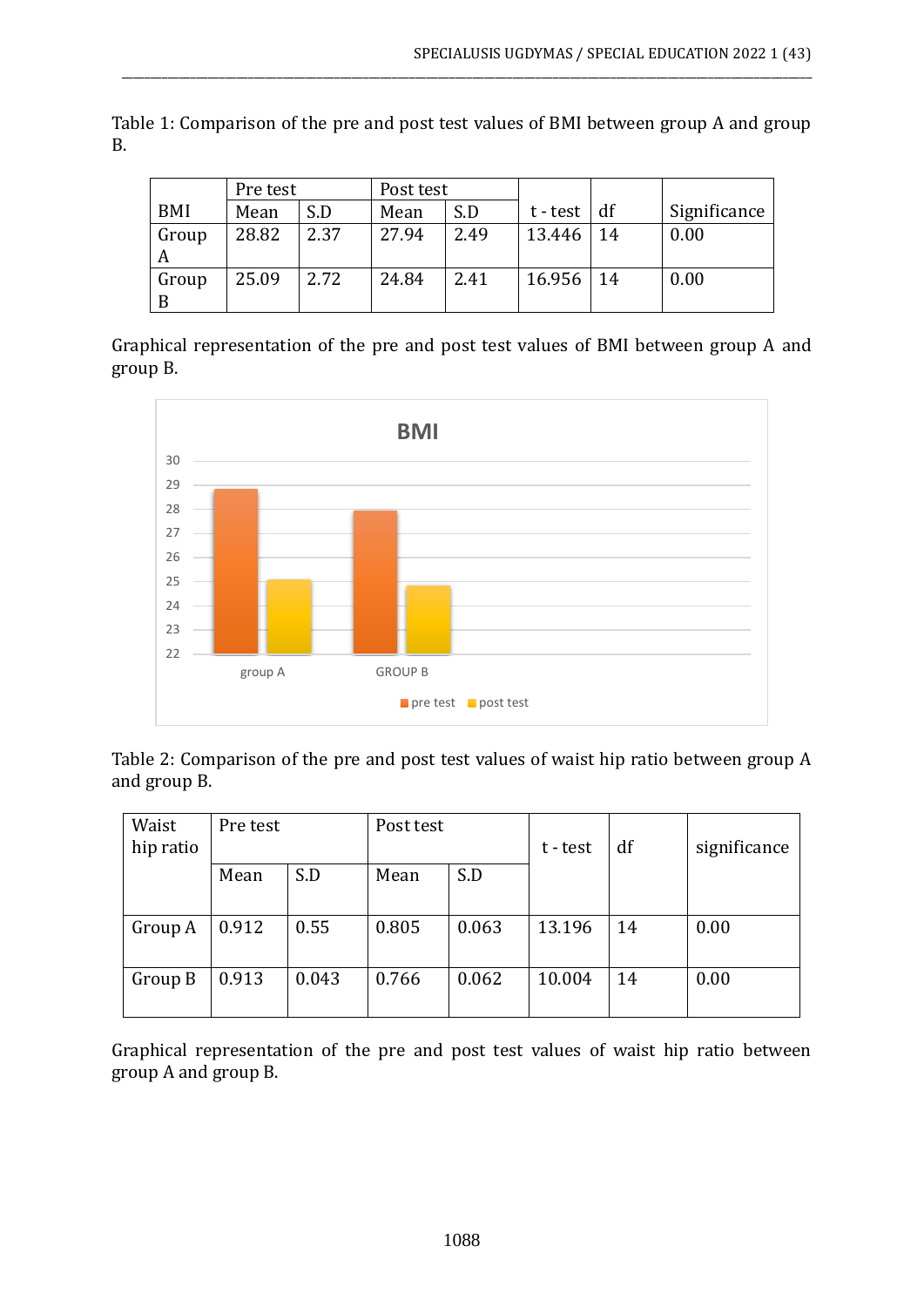

\_\_\_\_\_\_\_\_\_\_\_\_\_\_\_\_\_\_\_\_\_\_\_\_\_\_\_\_\_\_\_\_\_\_\_\_\_\_\_\_\_\_\_\_\_\_\_\_\_\_\_\_\_\_\_\_\_\_\_\_\_\_\_\_\_\_\_\_\_\_\_\_\_\_\_\_\_\_\_\_\_\_\_\_\_\_\_\_\_\_\_\_\_\_\_\_\_\_\_\_\_\_\_\_\_\_\_\_\_\_\_\_\_\_\_\_\_\_\_\_

Table 3: Comparison of the pre and post test values of PCOSQ between group A and group B.

| Pcosq   | Pre test |      | Post test |      | t - test | df | significance |
|---------|----------|------|-----------|------|----------|----|--------------|
|         | Mean     | S.D  | Mean      | S.D  |          |    |              |
| Group A | 36.93    | 2.99 | 48.73     | 3.43 | 17.065   | 14 | 0.00         |
| Group B | 36.40    | 2.44 | 54.40     | 3.72 | 19.661   | 14 | 0.00         |

Graphical representation of the pre and post test values of PCOSQ between group A and group B

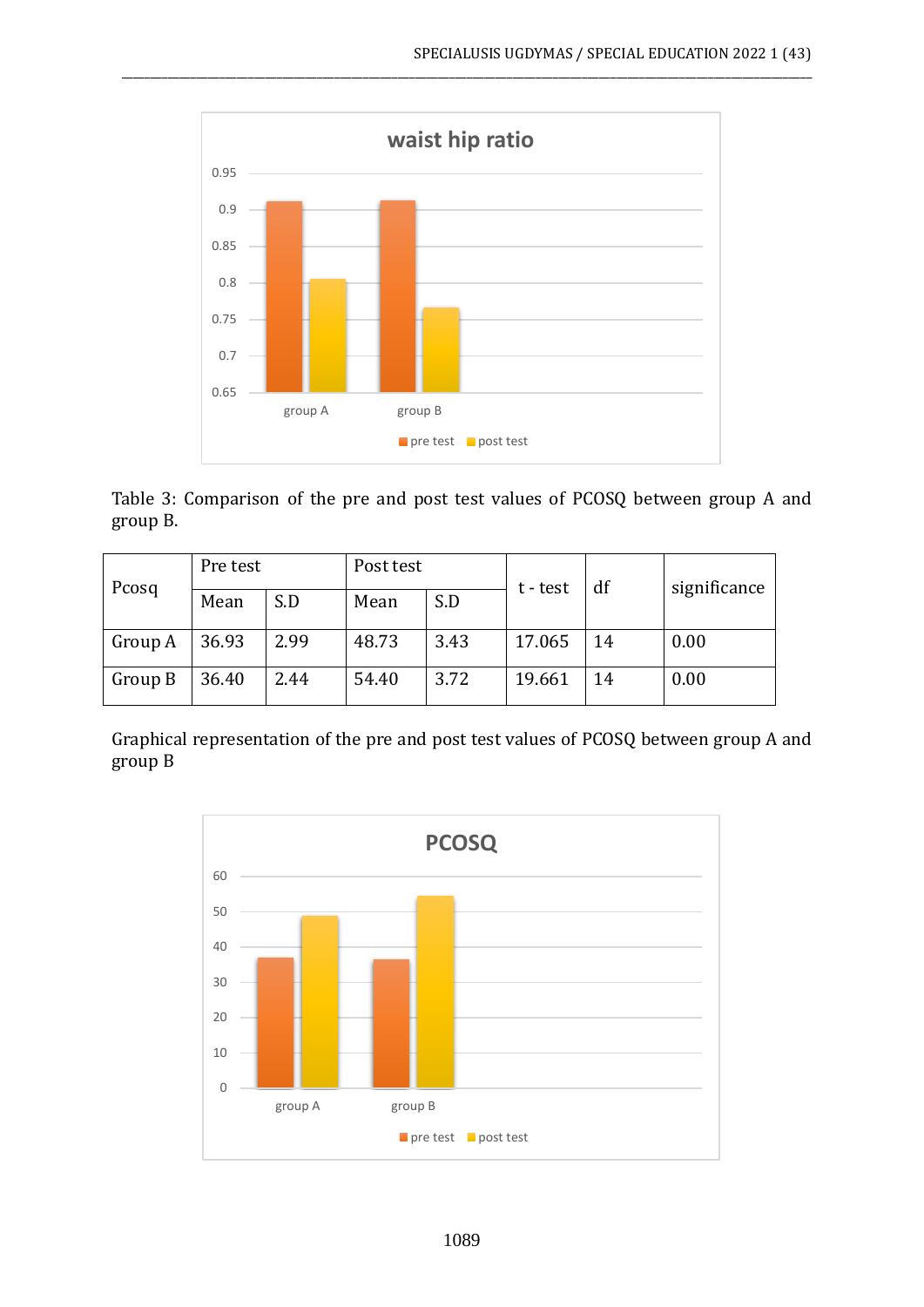# **Result**

The statistical analysis of the study showed significant improvement from the obtained values of the outcome measures, of both the groups, by comparing the pre and post test values.

\_\_\_\_\_\_\_\_\_\_\_\_\_\_\_\_\_\_\_\_\_\_\_\_\_\_\_\_\_\_\_\_\_\_\_\_\_\_\_\_\_\_\_\_\_\_\_\_\_\_\_\_\_\_\_\_\_\_\_\_\_\_\_\_\_\_\_\_\_\_\_\_\_\_\_\_\_\_\_\_\_\_\_\_\_\_\_\_\_\_\_\_\_\_\_\_\_\_\_\_\_\_\_\_\_\_\_\_\_\_\_\_\_\_\_\_\_\_\_\_

### **Pre and post test values of BMI measurement:**

The pre and post mean values of group A performing swiss ball is 28.82 and 25.09; the values for group B performing progressive resisted exercise is 27.94 and 24.84. Group B is more significant in decreasing the BMI in the pcos population.

### **Pre and post test values of waist hip ratio measurement:**

The pre and post mean values of group A performing swiss ball is 0.912 and 0.805; the values for group B performing progressive resisted exercise is 0.913 and 0.766. Group B is more significant in reducing the waist hip ratio among pcos young women.

### **Pre and post test values of PCOS questionnaire:**

The pre and post mean values of group A performing swiss ball is 36.93 and 48.73; the values for group B performing progressive resisted exercise is 36.40 and 54.40. Group B is more significant in improving the pcosq in the poly cystic ovarian syndrome

### **Discussion:**

The present study included 30 participants who were divided into 2 groups with 15 subjects in each group, where group A performed Swiss ball exercise and group B progressive resisted exercise, who underwent proper assessment.The incidence of type II diabetes is seen along with the obesity, so it is important to rule out the consequence of obesity as it is one of the major risk factor of poly cystic ovarian syndrome in adolescents and young women. The other risk factors including insulin resistance and an ovulation is considered to trigger the uterine exposure to the estrogen, which may have consequence of developing endometrial hyperplasia leading to endometrial cancer. Exercises and diet modifications are very important as there is a lot of lifestyle changes and sedentary behaviour among the adolescent population. The exercises are identified to reduce the obesity and the risk of cardiovascular diseases.The general physical conditioning of the body through exercise has an impact on the aerobic capacity and anaerobic threshold which acts in reducing the heart rate, blood pressure,other physiological and metabolic changes in the body. The Swiss ball exercises which are performed with moderate intensity aid in weight reduction thereby regularizing the menstrual flow, increase the chance of ovulation and balance in hormone production.These exercises increases the intra abdominal pressure, which highly increases the stability of the spine which in turn increases the strength of the abdominal muscles. The exercises which are performed with the use of the Swiss ball decreases the strain that may reduce the ability of the muscle to carry out the desired function and also plays a key role in easing out the stress and pain in the hip region and low back area. The Swiss ball acts as an alternative, as the physical exercise increases the amplitude of the joint play, which exerts more pressure on the joint leading to non compliance. The exercise on the Swiss ball provide only a moderate exertion without any loading to the joint.The exercises that are performed with the Swiss ball provides a unstable surface which leads to the activation of the abdominal muscles, that is, it increases the demands of the proprioception, thereby increasing the strength of the core muscles to a maximum level. The abdominal exercises which acts on the abdominal muscles especially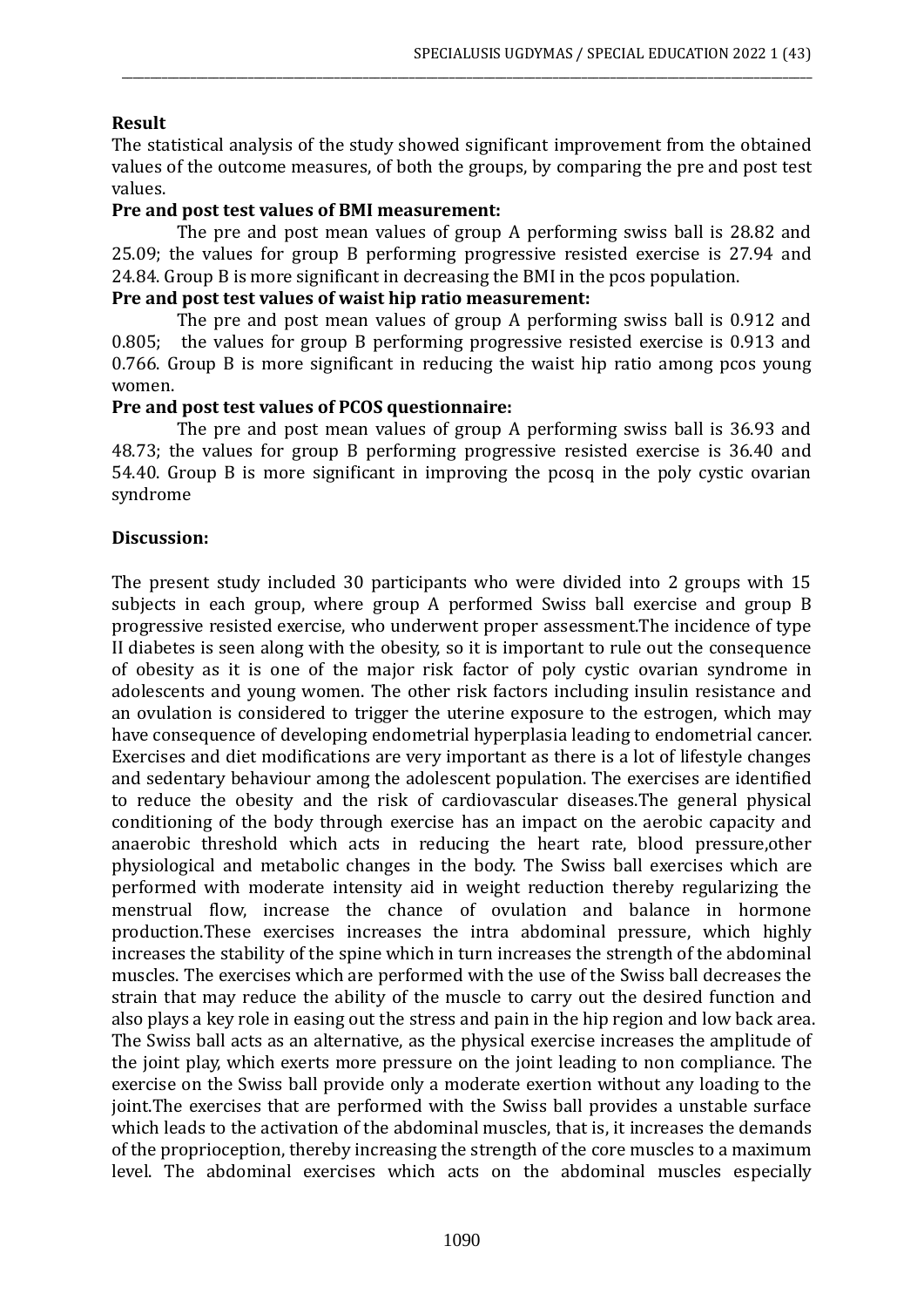transverse abdomnis tend to activate the pelvic floor muscles, that is, there will be co contraction of the pelvic floor muscles and the transverse abdominis muscle.The aerobic exercises are considered to reduce the fasting insulin and insulin resistance. Interval aerobic training improves the levels of testosterone and acts on the central obesity index. The resistance training is under anaerobic exercise category which involves repeated movements against certain resistance which stimulates the muscle contraction. The resisted exercise are beneficial in the contraction of the muscle which comprises both mechanical and metabolic properties. The exercises increases the functional strength, greater intake of glucose and improves insulin sensitivity.

\_\_\_\_\_\_\_\_\_\_\_\_\_\_\_\_\_\_\_\_\_\_\_\_\_\_\_\_\_\_\_\_\_\_\_\_\_\_\_\_\_\_\_\_\_\_\_\_\_\_\_\_\_\_\_\_\_\_\_\_\_\_\_\_\_\_\_\_\_\_\_\_\_\_\_\_\_\_\_\_\_\_\_\_\_\_\_\_\_\_\_\_\_\_\_\_\_\_\_\_\_\_\_\_\_\_\_\_\_\_\_\_\_\_\_\_\_\_\_\_

In type II diabetes with PCOS the effect of progressive resisted exercise has improved the body composition, skeletal muscle size which is accompanied by reduction in the visceral fat and glucose regulation. This glycoregulation reduces the androgen synthesis and shutdowns the hyperandrogenemia which is a main cause of pcos. The regular physical activity reduces the insulin resistance and also as a role in reducing the visceral fat. The exercises has an impact that regulates the signalling of the insulin protein in the skeletal muscles, in order to improve the metabolic rate **(Shaobing Wang et al, 2019)[10]**Combined aerobic resisted is more efficient in improving the insulin resistance and reduction in the abdominal fat among the obese pcos individuals. **( Rebecca L. Thomson et al, 2008)[11].** Proper exercise training with a hypo caloric high protein diet has improved the fertility issues by regulating the menstrual cyclicity and an increased ovulation rate with a improvement in sex hormones, insulin levels and waist circumference. In the study, group B performing progressive resisted exercise has shown improvement in reducing the weight with the BMI score than the group A performing swiss ball exercise. Similarly, in assessing the waist hip ratio, there is a significant reduction in the waist and hip circumference in group B when compared to group A and there is improvement in the pcos questionnaire in group B than group A.

# **Conclusion**

.

The progressive resisted exercise is effective in reducing the weight in polycystic ovarian syndrome among young obese women with the BMI score, waist hip ratio and PCOSA questionnaire.

#### **Limitations**

- ❖ The sample size is small.
- ❖ The inclusion criteria is confined only to age and BMI.

#### **Recommendations**

- ❖ The sample size and the inclusion criteria can be increased.
- ❖ Only very studies were conducted on the Swiss ball exercise among PCOS population. Therefore, future studies needsto be conducted.

# **Reference**

- 1. Alexander, L. L., LaRosa, J. H., Bader, H., & Alexander, W. (2016). New dimensions in women's health (7th ed.). Jones and Bartlett.
- 2. El Hayek S, Bitar L, Hamdar LH, Mirza FG, Daoud G. Poly Cystic Ovarian Syndrome: An Updated Overview. Front Physiol. 2016 Apr 5;7:124. doi: 10.3389/fphys.2016.00124. PMID: 27092084; PMCID: PMC4820451.
- 3. Tabassum F, Jyoti C, Sinha HH, Dhar K, Akhtar MS. Impact of polycystic ovary syndrome on quality of life of women in correlation to age, basal metabolic index,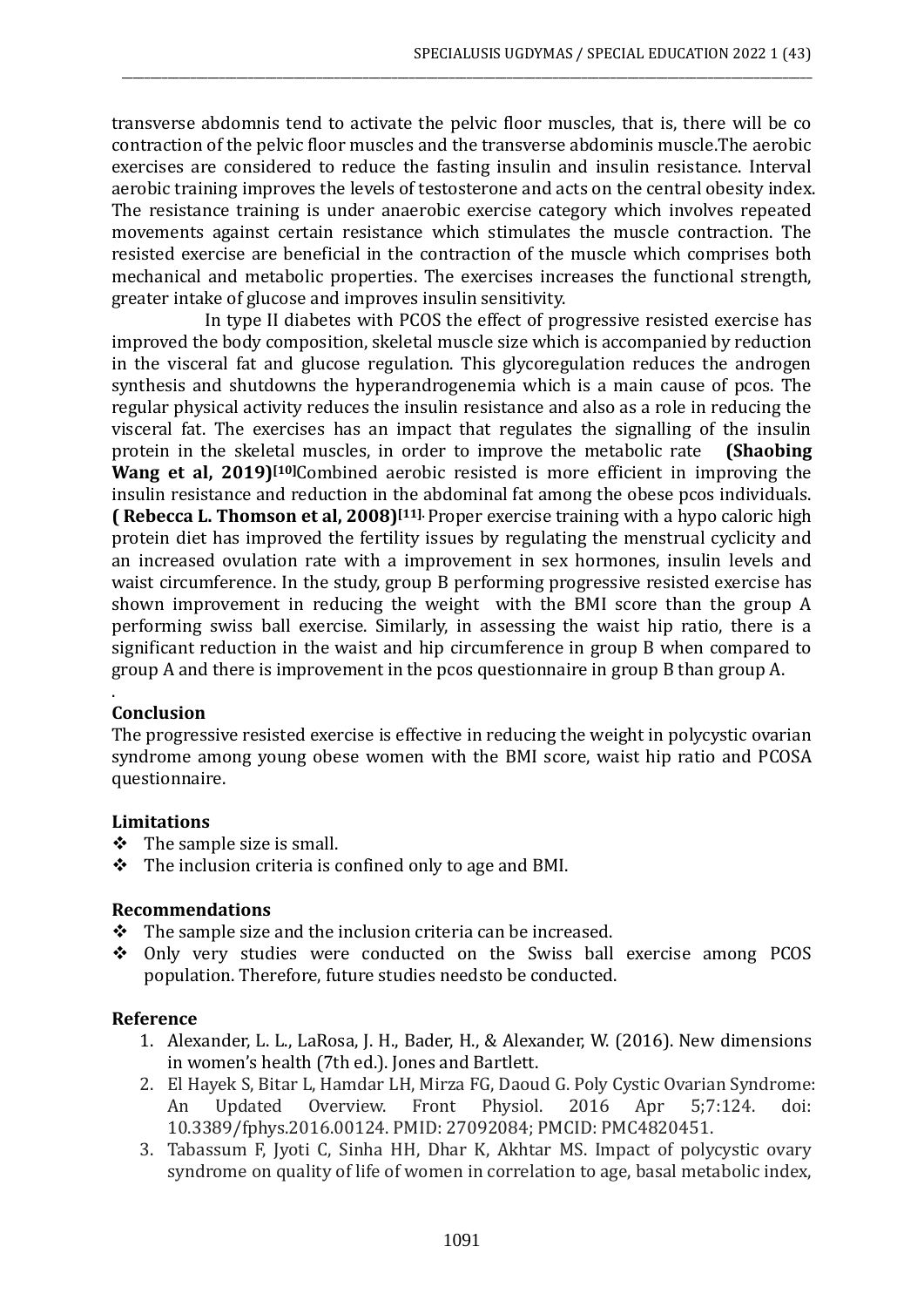education and marriage. PLoS One. 2021 Mar 10;16(3): e0247486, doi: 10.1371/journal.pone.0247486. PMID: 33690645; PMCID: PMC7946178.

4. Kumarapeli V, Seneviratne Rde A, Wijeyaratne C. Health-related quality of life and psychological distress in polycystic ovary syndrome: a hidden facet in South Asian women. BJOG. 2011 Feb;118(3):319-28. doi: 10.1111/j.1471- 0528.2010.02799.x Epub 2010 Dec 7. PMID: 21134104.

\_\_\_\_\_\_\_\_\_\_\_\_\_\_\_\_\_\_\_\_\_\_\_\_\_\_\_\_\_\_\_\_\_\_\_\_\_\_\_\_\_\_\_\_\_\_\_\_\_\_\_\_\_\_\_\_\_\_\_\_\_\_\_\_\_\_\_\_\_\_\_\_\_\_\_\_\_\_\_\_\_\_\_\_\_\_\_\_\_\_\_\_\_\_\_\_\_\_\_\_\_\_\_\_\_\_\_\_\_\_\_\_\_\_\_\_\_\_\_\_

- 5. Brady C, Mousa SS, Mousa SA. Polycystic ovary syndrome and its impact on women's quality of life: More than just an endocrine disorder. Drug Healthc Patient Saf. 2009; 1:9-15. doi:10.2147/dhps.s4388
- 6. Prakash J , James T T, Sivakumar S , Dharini S , Effectiveness of swiss ball exercises along with aerobic exercises among college girls with polycystic ovarian syndrome. J Urol Nephrol Hepatol Sci 2021;4(2):34-37
- 7. Kirthika S., V. , Paul, J. , Selvam P., S. and Priya V., S. 2020. Effect of progressive resisted exercises and aerobic exercises in the management of polycystic ovarian syndrome among young women- A pilot randomized controlled trial. Biomedicine. 39, 4 (Jan. 2020), 608- 612. DOI: <https://doi.org/10.51248/.v39i4.142>
- 8. Jeshica Bulsara, Priyanshi Patel, Arun Soni, Sanjeev Acharya, A review: Brief insight into Polycystic Ovarian syndrome, Endocrine and Metabolic Science, Volume 3,2021, [https://doi.org/10.1016/j.endmts.2021.](https://doi.org/10.1016/j.endmts.2021)
- 9. Gill H, Tiwari P, Dabadghao P. Prevalence of polycystic ovary syndrome in young women from North India: A Community-based study. Indian J Endocrinol Metab. 2012 Dec;16(Suppl 2): S389-92. Erratum in: Indian J Endocrinol Metab. 2013 Jan;17(1):162. PMID: 23565440; PMCID: PMC3603088 doi:10.4103/2230- 8210.104104.
- 10. Wang, Shaobing, Zhenghong Zhang, and Yiping Liu. "Effects of Exercise Intervention on the Improvement of Polycystic Ovary Syndrome." Polycystic Ovarian Syndrome. IntechOpen, 2019.
- 11. Thomson, Rebecca L., et . "The effect of a hypocaloric diet with and without exercise training on body composition, cardiometabolic risk profile, and reproductive function in overweight and obese women with polycystic ovary syndrome." The Journal of Clinical Endocrinology & Metabolism 93.9 (2008): 3373-3380.
- 12. Pitchai, Pothiraj, S. R. Sreeraj, and Parmar Reema Anil. "Awareness of lifestyle modification in females diagnosed with polycystic ovarian syndrome in India: explorative study." Int J Reprod Contracept Obstet Gynecol 5.2 (2016): 470-6.
- 13. Chadha, C., Kataria, J., Chugh, P., & Choudhary, A. (2019). Quality of life in young adult females with PCOS. Indian J Physiother Occup Ther, 1, 40-2.
- 14. Nybacka, Å., Carlström, K., Fabri, F., Hellström, P. M., & Hirschberg, A. L. (2013). Serum antimüllerian hormone in response to dietary management and/or physical exercise in overweight/obese women with polycystic ovary syndrome: secondary analysis of a randomized controlled trial. Fertility and sterility, 100(4), 1096-1102.
- 15. Maiya, A. G., R. K. Sheela, and P. Kumar. "Exercise-induced weight reduction and fertility outcomes in women with polycystic ovarian syndrome who are obese and infertile: A preliminary report'." Journal of exercise science and physiotherapy 4.1 (2008): 30-34.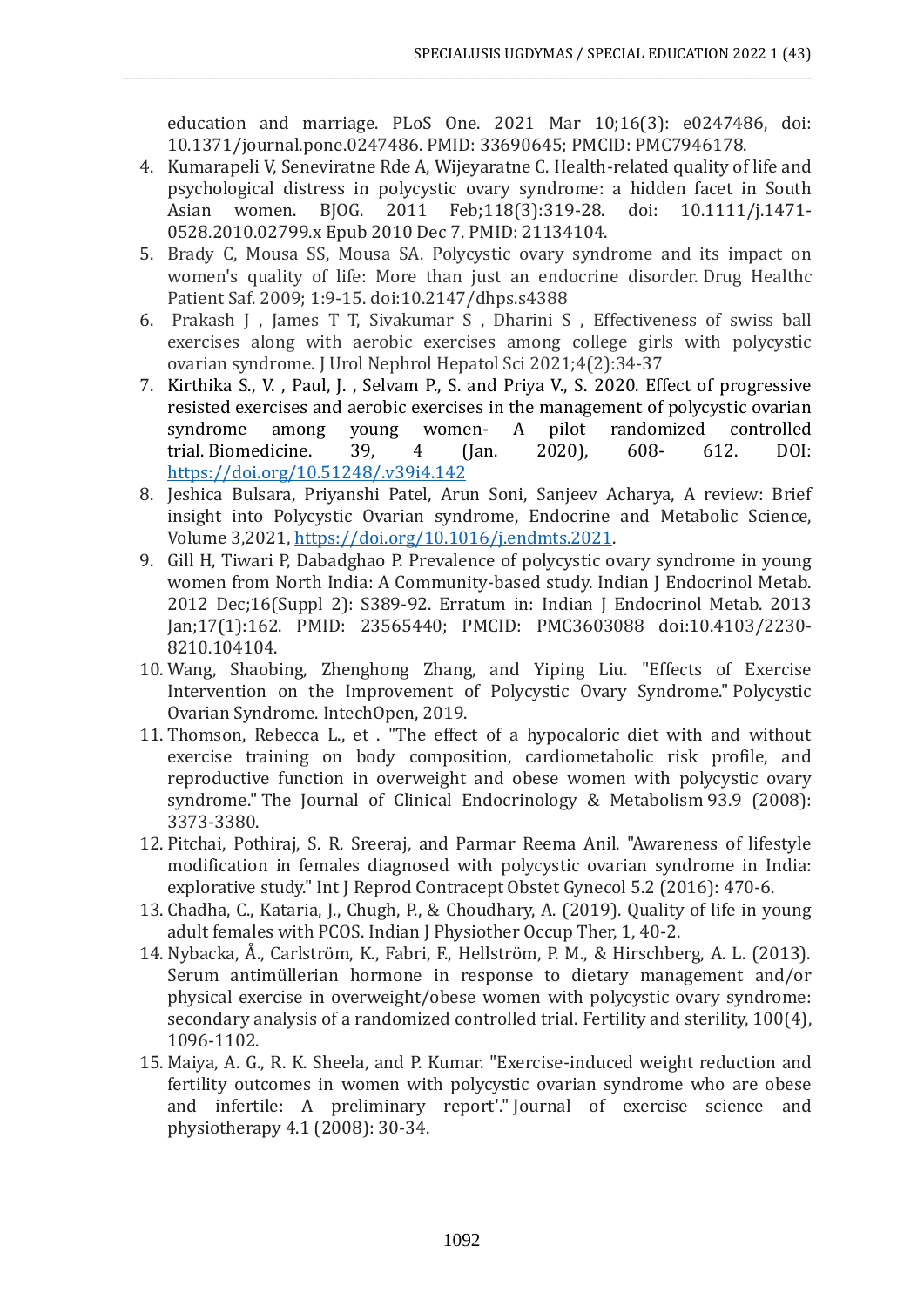16. Kirthika, S. V., Paul, J., Sudhakar, S., & Selvam, P. S. (2019). Polycystic ovarian syndrome-interventions for the emerging public health challenge: A scoping review. Drug Invention Today, 12(3), 1-4.

\_\_\_\_\_\_\_\_\_\_\_\_\_\_\_\_\_\_\_\_\_\_\_\_\_\_\_\_\_\_\_\_\_\_\_\_\_\_\_\_\_\_\_\_\_\_\_\_\_\_\_\_\_\_\_\_\_\_\_\_\_\_\_\_\_\_\_\_\_\_\_\_\_\_\_\_\_\_\_\_\_\_\_\_\_\_\_\_\_\_\_\_\_\_\_\_\_\_\_\_\_\_\_\_\_\_\_\_\_\_\_\_\_\_\_\_\_\_\_\_

- 17. Patil, Vinaya rajendra, Poovishnu Devi Thangavelu, and Vaishali Krishna T Jagpad "Effectiveness of lifestyle modification on weight loss and quality of life in obese women with polycystic ovarian syndrome." Asian J Pharm Clin Res 11.9 (2018): 333-336.
- 18. Micussi, Maria Thereza, Rodrigo Pegado Freitas, Larissa Varella, Elvira Maria Soares, Telma Maria Lemos, and Técia Maria Maranhão. "Relationship between pelvic floor muscle and hormone levels in polycystic ovary syndrome." Neurourology and urodynamics 35, no. 7 (2016): 780-785.
- 19. Milne, Nikki, and Michael Simmonds. "The barriers and facilitators to physical activity participation in women with Polycystic Ovary Syndrome." Australian Physiotherapy Association Conference 2013: New Moves. 2013.
- 20. Turan, V., Mutlu, E. K., Solmaz, U., Ekin, A., Tosun, O., Tosun, G., ... & Malkoc, M. (2015). Benefits of short-term structured exercise in non-overweight women with polycystic ovary syndrome: a prospective randomized controlled study. Journal of physical therapy science, 27(7), 2293-2297.
- 21. Harrison, Cheryce L., Catherine B. Lombard, Lisa J. Moran, and Helena J. Teede. "Exercise therapy in polycystic ovary syndrome: a systematic review." Human reproduction update 17, no. 2 (2011): 171-183.
- 22. Sá, Joceline CF, Eduardo C. Costa, Ester Da Silva, Nayara Y. Tamburús, Alberto Porta, Leany F. Medeiros, Telma MAM Lemos, Elvira MM Soares, and George D. Azevedo. "Aerobic exercise improves cardiac autonomic modulation in women with polycystic ovary syndrome." International journal of cardiology 202 (2016): 356-361.
- 23. Lara, Lúcia Alves Silva, et al. "Impact of physical resistance training on the sexual function of women with polycystic ovary syndrome." The journal of sexual medicine 12.7 (2015): 1584-1590.
- 24. Palomba, S., Giallauria, F., Falbo, A., Russo, T., Oppedisano, R., Tolino, A., Colao, A., Vigorito, C., Zullo, F. and Orio, F., 2008. Structured exercise training programme versus hypocaloric hyperproteic diet in obese polycystic ovary syndrome patients with anovulatory infertility: a 24-week pilot study. Human reproduction, 23(3), pp.642-650.Shele, Grei, Jessica Genkil, and Diana Speelman. "A systematic review of the effects of exercise on hormones in women with polycystic ovary syndrome." Journal of Functional Morphology and Kinesiology 5.2 (2020): 35.
- 25. Ribeiro, Victor Barbosa, Iris Palma Lopes, Rosana Maria Dos Reis, Rafael Costa Silva, Maria Célia Mendes, Anderson Sanches Melo, Hugo Celso Dutra de Souza, Rui Alberto Ferriani, Gislaine Satyko Kogure, and Lúcia Alves da Silva Lara. "Continuous versus intermittent aerobic exercise in the improvement of quality of life for women with polycystic ovary syndrome: A randomized controlled trial." Journal of health psychology 26, no. 9 (2021): 1307-1317.
- 26. Patten, R. K., Boyle, R. A., Moholdt, T., Kiel, I., Hopkins, W. G., Harrison, C. L., & Stepto, N. K. (2020). Exercise interventions in polycystic ovary syndrome: a systematic review and meta-analysis. Frontiers in physiology, 606.
- 27. Lopes, Iris Palma, Victor Barbosa Ribeiro, Rosana Maria Reis, Rafael Costa Silva, Hugo Celso Dutra de Souza, Gislaine Satyko Kogure, Rui Alberto Ferriani, and Lúcia Alves da Silva Lara. "Comparison of the effect of intermittent and